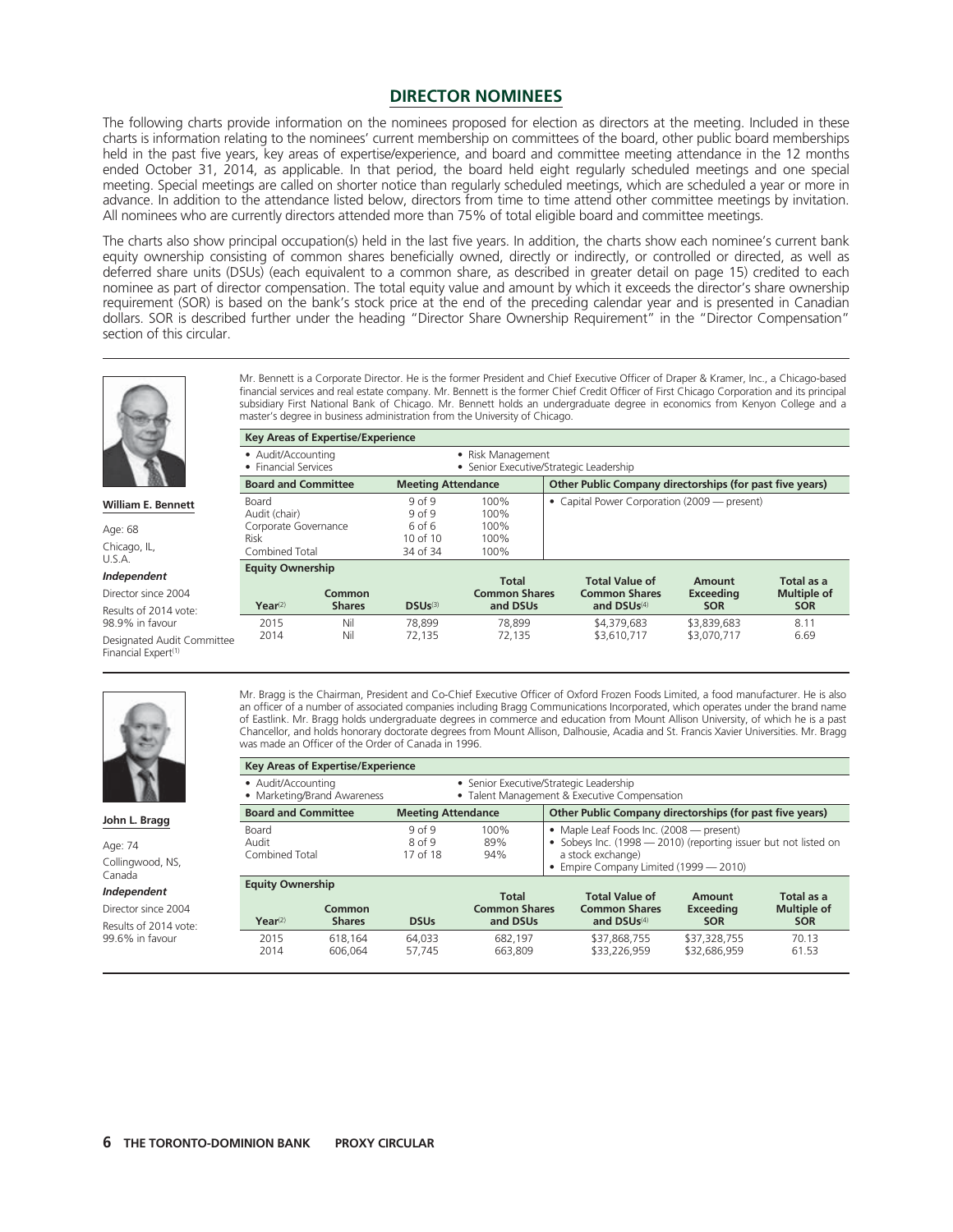

## **Amy W. Brinkley**

Age: 59 Charlotte, NC, U.S.A.

### *Independent* Director since 2010 Results of 2014 vote: 97.0% in favour



# **Brian C. Ferguson**

Age: 58 Calgary, AB, Canada

### *Independent*

New nominee



### **Colleen A. Goggins**

Age: 60 Princeton, NJ, U.S.A.

#### *Independent*

Director since 2012 Results of 2014 vote: 99.8% in favour

Ms. Brinkley, Consultant, is owner and founder of AWB Consulting, LLC, an executive advising and risk management consulting firm. She is the former Global Risk Executive at Bank of America and was a director of the Institute of International Finance, Inc. Ms. Brinkley holds an undergraduate degree in interdisciplinary studies from the University of North Carolina. She also serves as a commissioner for the Carolinas Healthcare System.

| <b>Key Areas of Expertise/Experience</b>                           |                |                                                                |                                                  |                                                                   |                                   |                                                |  |  |
|--------------------------------------------------------------------|----------------|----------------------------------------------------------------|--------------------------------------------------|-------------------------------------------------------------------|-----------------------------------|------------------------------------------------|--|--|
| • Financial Services<br>$\bullet$ Governance                       |                | • Marketing/Brand Awareness<br>• Risk Management               |                                                  |                                                                   |                                   |                                                |  |  |
| <b>Board and Committee</b>                                         |                | <b>Meeting Attendance</b>                                      |                                                  | <b>Other Public Company directorships (for past five years)</b>   |                                   |                                                |  |  |
| Board<br>Human Resources<br>Risk<br>Combined Total                 |                | 9 <sub>of</sub> 9<br>7 <sub>of</sub> 7<br>10 of 10<br>26 of 26 | 100%<br>100%<br>100%<br>100%                     | • Carter's, Inc. (2010 - present)                                 |                                   |                                                |  |  |
| <b>Equity Ownership</b><br>Common<br>$Year^{(2)}$<br><b>Shares</b> |                | <b>DSUs</b>                                                    | <b>Total</b><br><b>Common Shares</b><br>and DSUs | <b>Total Value of</b><br><b>Common Shares</b><br>and $DSUs^{(4)}$ | Amount<br>Exceeding<br><b>SOR</b> | Total as a<br><b>Multiple of</b><br><b>SOR</b> |  |  |
| 2015<br>2014                                                       | 2.400<br>2.400 | 24,995<br>19,777                                               | 27,395<br>22.177                                 | \$1,520,696<br>\$1,110,070                                        | \$980,696<br>\$570,070            | 2.82<br>2.06                                   |  |  |

Mr. Ferguson is the President and Chief Executive Officer of Cenovus Energy Inc., a Canadian integrated oil company. Prior to leading Cenovus Energy Inc., Mr. Ferguson was the Executive Vice-President and Chief Financial Officer of Encana Corporation. Mr. Ferguson holds an undergraduate degree in commerce from the University of Alberta. Mr. Ferguson is a Chartered Accountant and a Fellow of the Chartered Accountants of Alberta.

| <b>Key Areas of Expertise/Experience</b>                     |                            |                                                                        |                                           |                                                                   |                                                  |                                                        |  |  |
|--------------------------------------------------------------|----------------------------|------------------------------------------------------------------------|-------------------------------------------|-------------------------------------------------------------------|--------------------------------------------------|--------------------------------------------------------|--|--|
| • Audit/Accounting                                           | • Corporate Responsibility | • Government/Public Affairs<br>• Senior Executive/Strategic Leadership |                                           |                                                                   |                                                  |                                                        |  |  |
| <b>Board and Committee</b>                                   |                            | <b>Meeting Attendance</b>                                              |                                           | Other Public Company directorships (for past five years)          |                                                  |                                                        |  |  |
| • Cenovus Energy Inc. (2009 — present)<br>New Nominee<br>N/A |                            |                                                                        |                                           |                                                                   |                                                  |                                                        |  |  |
| <b>Equity Ownership</b>                                      |                            |                                                                        |                                           |                                                                   |                                                  |                                                        |  |  |
| $Year^{(2)}$                                                 | Common<br><b>Shares</b>    | <b>DSUs</b>                                                            | Total<br><b>Common Shares</b><br>and DSUs | <b>Total Value of</b><br><b>Common Shares</b><br>and $DSUs^{(4)}$ | Amount<br><b>Exceeding</b><br>SOR <sup>(5)</sup> | Total as a<br><b>Multiple of</b><br>SOR <sup>(5)</sup> |  |  |
| 2015                                                         | 1.000                      | Nil                                                                    | 1.000                                     | \$55,510                                                          | ( \$484,490)                                     | 0.10                                                   |  |  |

Ms. Goggins is a Corporate Director. She was the Worldwide Chairman, Consumer Group at Johnson & Johnson and a member of its Executive Committee from 2001 to 2011. Ms. Goggins is a member of the supervisory board of KraussMaffei Group GmbH. Ms. Goggins holds an undergraduate degree in food chemistry from the University of Wisconsin and a master's degree in management from the Kellogg School of Management, Northwestern University.

|                                                                                                                                                      | <b>Key Areas of Expertise/Experience</b> |                                               |                                                  |                                                                   |                                   |                                                |  |
|------------------------------------------------------------------------------------------------------------------------------------------------------|------------------------------------------|-----------------------------------------------|--------------------------------------------------|-------------------------------------------------------------------|-----------------------------------|------------------------------------------------|--|
| • Corporate Responsibility<br>• Senior Executive/Strategic Leadership<br>• Marketing/Brand Awareness<br>• Talent Management & Executive Compensation |                                          |                                               |                                                  |                                                                   |                                   |                                                |  |
| <b>Board and Committee</b>                                                                                                                           |                                          | <b>Meeting Attendance</b>                     |                                                  | <b>Other Public Company directorships (for past five years)</b>   |                                   |                                                |  |
| Board<br>Risk<br>Combined Total                                                                                                                      |                                          | 9 <sub>of</sub> 9<br>$10$ of $10$<br>19 of 19 | 100%<br>100%<br>$100\%$                          | • Valeant Pharmaceuticals International Inc. (2014 – present)     |                                   |                                                |  |
| <b>Equity Ownership</b>                                                                                                                              |                                          |                                               |                                                  |                                                                   |                                   |                                                |  |
| $Year^{(2)}$                                                                                                                                         | Common<br><b>Shares</b>                  | <b>DSUs</b>                                   | <b>Total</b><br><b>Common Shares</b><br>and DSUs | <b>Total Value of</b><br><b>Common Shares</b><br>and $DSUs^{(4)}$ | Amount<br>Exceeding<br><b>SOR</b> | Total as a<br><b>Multiple of</b><br><b>SOR</b> |  |
| 2015<br>2014                                                                                                                                         | 6.800<br>6.800                           | 14.434<br>10.032                              | 21.234<br>16.832                                 | \$1,178,699<br>842.526                                            | \$638,699<br>\$302,526            | 2.18<br>1.56                                   |  |

### **THE TORONTO-DOMINION BANK PROXY CIRCULAR 7**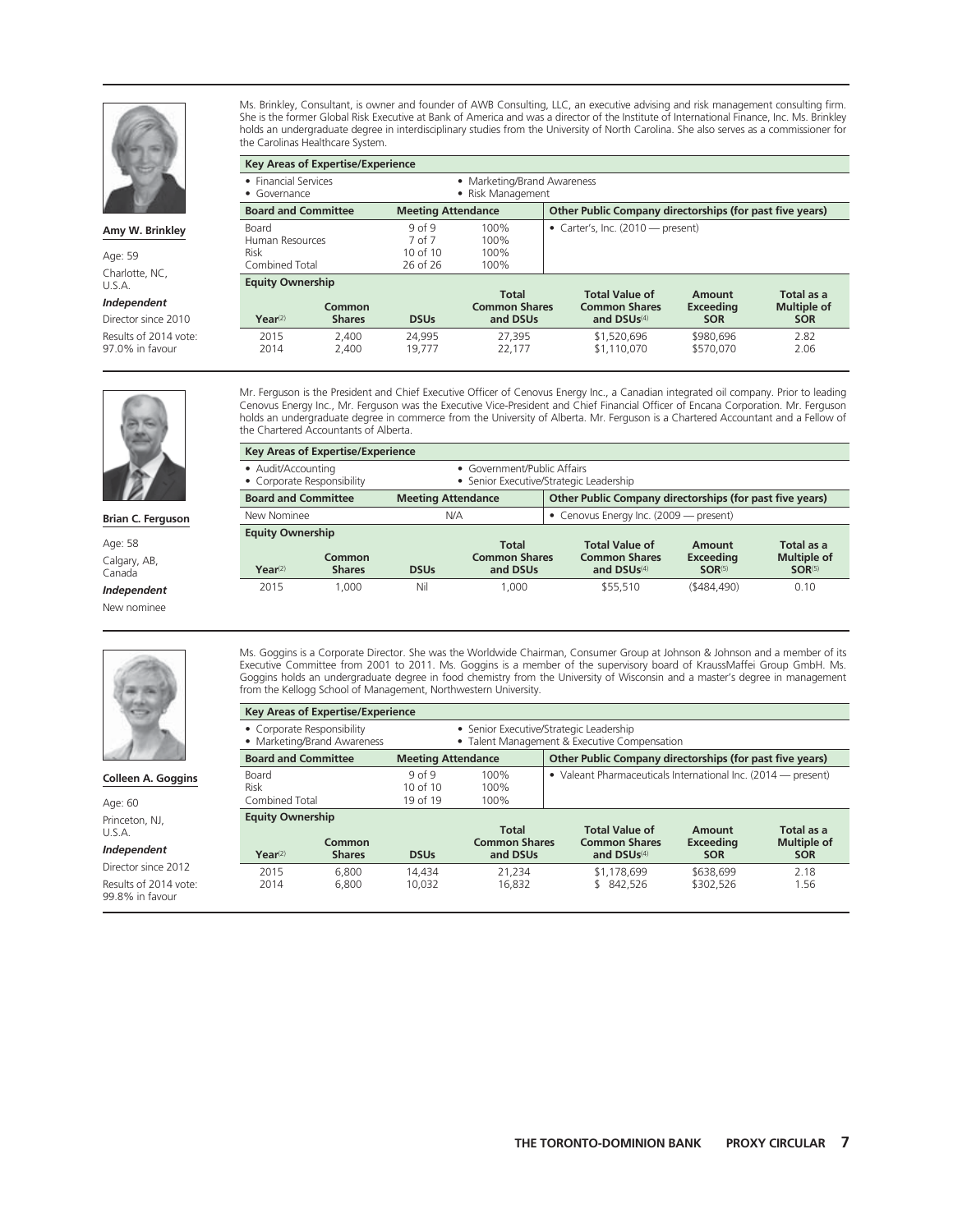

### **Mary Jo Haddad**

Age: 59 Oakville, ON, Canada

*Independent*

Director since 2014



|                                                          | <b>Key Areas of Expertise/Experience</b> |                                                                                         |                                                  |                                                                   |                                           |                                                        |  |
|----------------------------------------------------------|------------------------------------------|-----------------------------------------------------------------------------------------|--------------------------------------------------|-------------------------------------------------------------------|-------------------------------------------|--------------------------------------------------------|--|
| • Risk Management                                        | • Government/Public Affairs              | • Senior Executive/Strategic Leadership<br>• Talent Management & Executive Compensation |                                                  |                                                                   |                                           |                                                        |  |
| <b>Board and Committee</b>                               |                                          | <b>Meeting Attendance</b> <sup>(6)</sup>                                                |                                                  | Other Public Company directorships (for past five years)          |                                           |                                                        |  |
| <b>Board</b><br>N/A<br>Human Resources<br>Combined Total |                                          |                                                                                         |                                                  | • Telus Corporation (2014 — present)                              |                                           |                                                        |  |
| <b>Equity Ownership</b><br>$Year^{(2)}$                  | Common<br><b>Shares</b>                  | <b>DSUs</b>                                                                             | <b>Total</b><br><b>Common Shares</b><br>and DSUs | <b>Total Value of</b><br><b>Common Shares</b><br>and $DSUs^{(4)}$ | Amount<br>Exceeding<br>SOR <sup>(5)</sup> | Total as a<br><b>Multiple of</b><br>SOR <sup>(5)</sup> |  |
| 2015                                                     | 100                                      | 1,922                                                                                   | 2,022                                            | \$112,241                                                         | (\$427,759)                               | 0.21                                                   |  |

Mr. Kepler is a Corporate Director. He was an Executive Vice President of The Dow Chemical Company, a chemical, plastics and advanced materials manufacturer, from March 2008 to January 2015. As an Executive Vice President, Mr. Kepler had responsibility for Business Services, and was the Chief Sustainability Officer and Chief Information Officer of The Dow Chemical Company. Mr. Kepler holds an undergraduate degree in chemical engineering from the University of California, Berkeley, and serves as a trustee for the Berkeley Foundation. Mr. Kepler is also a member of the U.S. National Infrastructure Advisory Council.

|                                                 | <b>Key Areas of Expertise/Experience</b> |                                                                |                                      |                                                                 |                           |                                  |  |
|-------------------------------------------------|------------------------------------------|----------------------------------------------------------------|--------------------------------------|-----------------------------------------------------------------|---------------------------|----------------------------------|--|
| • Corporate Responsibility<br>• Risk Management |                                          |                                                                | • Technology                         | • Senior Executive/Strategic Leadership                         |                           |                                  |  |
| <b>Board and Committee</b>                      |                                          | <b>Meeting Attendance</b>                                      |                                      | <b>Other Public Company directorships (for past five years)</b> |                           |                                  |  |
| $Board^{(7)}$<br>Risk(7)<br>Combined Total      |                                          | 9 <sub>0</sub> f <sub>9</sub><br>8 <sub>of</sub> 9<br>17 of 18 | 100%<br>89%<br>94%                   | • Teradata Corporation (2014 — present)                         |                           |                                  |  |
| <b>Equity Ownership</b>                         | Common                                   |                                                                | <b>Total</b><br><b>Common Shares</b> | <b>Total Value of</b><br><b>Common Shares</b>                   | Amount<br>Exceeding       | Total as a<br><b>Multiple of</b> |  |
| $Year^{(2)}$                                    | <b>Shares</b>                            | <b>DSUs</b>                                                    | and DSUs                             | and $DSUs^{(4)}$                                                | SOR <sup>(5)</sup>        | SOR <sup>(5)</sup>               |  |
| 2015<br>2014                                    | 4.099<br>3.000                           | 4.290<br>2.119                                                 | 8.389<br>5,119                       | \$465,673<br>\$256.232                                          | (574.327)<br>( \$283.768) | 0.86<br>0.47                     |  |

Mr. Levitt is non-executive chairman of the board of directors of the bank and is also non-executive Vice-Chair of the law firm Osler, Hoskin & Harcourt LLP. Mr. Levitt is the former President and Chief Executive Officer of Imasco Limited, a Canadian consumer goods and services company. He previously served as non-executive Co-Chair, Osler, Hoskin & Harcourt LLP from September 2012 to July 2014. Between January 2011 and September 2012, Mr. Levitt was Counsel at Osler, Hoskin & Harcourt LLP, and prior to January 2011, he was Co-Chair at Osler, Hoskin & Harcourt LLP. Mr. Levitt holds a law degree from the University of Toronto, where he also completed his Bachelor of Applied Science degree in Civil Engineering.

| • Financial Services<br>$\bullet$ Governance                               |                                                           | • Legal/Regulatory<br>• Senior Executive/Strategic Leadership |                                                                                                                                                                                                      |
|----------------------------------------------------------------------------|-----------------------------------------------------------|---------------------------------------------------------------|------------------------------------------------------------------------------------------------------------------------------------------------------------------------------------------------------|
| <b>Board and Committee</b>                                                 | <b>Meeting Attendance</b>                                 |                                                               | Other Public Company directorships (for past five years)                                                                                                                                             |
| Board<br>Corporate Governance (chair)<br>Human Resources<br>Combined Total | 9 <sub>of</sub> 9<br>$6$ of $6$<br>7 of 7<br>$22$ of $22$ | 100%<br>100%<br>100%<br>100%                                  | • Domtar Corporation (2007 — present)<br>• Talisman Energy Inc. (2013 - present)<br>• BCE Inc. (1998 - 2011)<br>• Bell Canada (2003 - 2011) (reporting issuer but not listed on<br>a stock exchange) |

| <b>Equity Ownership</b> |                         |             | <b>Total</b>                     | <b>Total Value of</b>                    | Amount                  | Total as a                       |
|-------------------------|-------------------------|-------------|----------------------------------|------------------------------------------|-------------------------|----------------------------------|
| $Year^{(2)}$            | Common<br><b>Shares</b> | <b>DSUs</b> | <b>Common Shares</b><br>and DSUs | <b>Common Shares</b><br>and $DSUs^{(4)}$ | Exceeding<br><b>SOR</b> | <b>Multiple of</b><br><b>SOR</b> |
| 2015                    | 30,000                  | 55,626      | 85.626                           | \$4,753,099                              | \$3,553,099             | 3.96                             |
| 2014                    | 30,000                  | 46.167      | 76.167                           | \$3,812,539                              | \$2,612,539             | 3.18                             |



**David E. Kepler**

Age: 62 Sanford, MI, U.S.A.

#### *Independent*

Director since 2013 Results of 2014 vote: 99.8% in favour



### **Brian M. Levitt**

Age: 67 Lac Brome, QC, Canada

# *Independent*

Director since 2008 Chairman since 2011 Results of 2014 vote: 96.7% in favour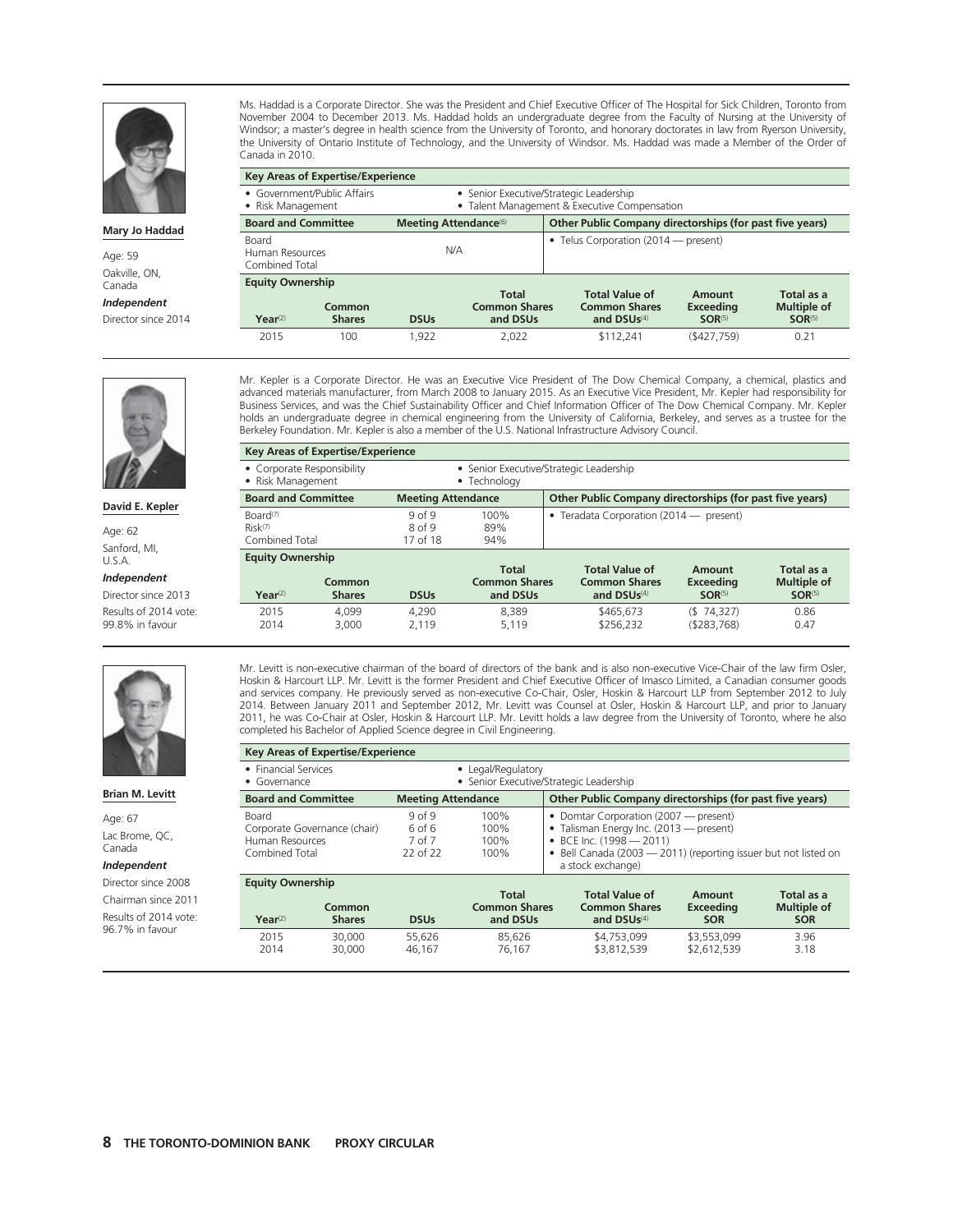

### **Alan N. MacGibbon**

Age: 58 Oakville, ON, Canada

### *Independent*

Director since 2014 Results of 2014 vote: 99.8% in favour Designated Audit Committee Financial Expert<sup>(1)</sup>

Mr. MacGibbon has been non-executive Vice-Chair of the law firm Osler, Hoskin & Harcourt LLP since July 2014. He was Global Managing Director, Quality, Strategy and Communications of Deloitte Touche Tohmatsu Limited from June 2011 to September 2013, and was also Senior Counsel to Deloitte LLP (Canada) from June 2012 to December 2013, and the Managing Partner and Chief Executive of Deloitte LLP (Canada) prior to June 2012. Mr. MacGibbon holds an undergraduate degree in business administration and an honorary doctorate degree from the University of New Brunswick. Mr. MacGibbon is a Chartered Professional Accountant, a Chartered Accountant and a Fellow of the Chartered Professional Accountants Ontario.

|                                         | <b>Key Areas of Expertise/Experience</b>                                              |                                                                                         |                                                  |                                                              |                                           |                                                        |  |  |
|-----------------------------------------|---------------------------------------------------------------------------------------|-----------------------------------------------------------------------------------------|--------------------------------------------------|--------------------------------------------------------------|-------------------------------------------|--------------------------------------------------------|--|--|
| • Audit/Accounting<br>• Risk Management |                                                                                       | • Senior Executive/Strategic Leadership<br>• Talent Management & Executive Compensation |                                                  |                                                              |                                           |                                                        |  |  |
| <b>Board and Committee</b>              | Other Public Company directorships (for past five years)<br><b>Meeting Attendance</b> |                                                                                         |                                                  |                                                              |                                           |                                                        |  |  |
| $Board^{(8)}$                           |                                                                                       | $5$ of $5$                                                                              | 100%                                             | • None                                                       |                                           |                                                        |  |  |
| Audit <sup>(8)</sup>                    |                                                                                       | 4 of 4                                                                                  | 100%                                             |                                                              |                                           |                                                        |  |  |
| Combined Total                          |                                                                                       | 9 <sub>of</sub> 9                                                                       | 100%                                             |                                                              |                                           |                                                        |  |  |
| <b>Equity Ownership</b>                 |                                                                                       |                                                                                         |                                                  |                                                              |                                           |                                                        |  |  |
| $Year^{(2)}$                            | Common<br><b>Shares</b>                                                               | <b>DSUs</b>                                                                             | <b>Total</b><br><b>Common Shares</b><br>and DSUs | <b>Total Value of</b><br><b>Common Shares</b><br>and DSUs(4) | Amount<br>Exceeding<br>SOR <sup>(5)</sup> | Total as a<br><b>Multiple of</b><br>SOR <sup>(5)</sup> |  |  |
| 2015                                    | 3.933                                                                                 | 3.838                                                                                   | 7.771                                            | \$431,368                                                    | ( \$108.632)                              | 0.80                                                   |  |  |
| 2014                                    | 2,000                                                                                 | Nil                                                                                     | 2,000                                            | \$100,100                                                    | $($ \$439,890)                            | 0.19                                                   |  |  |

Mr. MacKay is of counsel to the law firm MacPherson Leslie & Tyerman LLP. Prior to that, he was a partner in the firm from 1969 to his retirement in 2004. Mr. MacKay chaired the Task Force on the Future of the Canadian Financial Services Sector and served as the Clifford Clark Visiting Economist with the Department of Finance of Canada. From March 2007 to April 2014, Mr. MacKay was non-executive Chairman of Domtar Corporation. Mr. MacKay holds an undergraduate degree in economics and political science from the University of Saskatchewan, a law degree from Dalhousie University and an honorary doctorate in law from the University of

Regina. Mr. MacKay was made an Officer of the Order of Canada in 2002.



#### **Harold H. MacKay**

Age: 74 Regina, SK, Canada

### *Independent*

Director since 2004 Results of 2014 vote: 99.5% in favour

|                                                                               | <b>Key Areas of Expertise/Experience</b> |                                                                         |                                                          |                                                                            |                                          |                                                |  |  |
|-------------------------------------------------------------------------------|------------------------------------------|-------------------------------------------------------------------------|----------------------------------------------------------|----------------------------------------------------------------------------|------------------------------------------|------------------------------------------------|--|--|
| • Financial Services                                                          | • Government/Public Affairs              |                                                                         | • Legal/Regulatory<br>• Risk Management                  |                                                                            |                                          |                                                |  |  |
| <b>Board and Committee</b>                                                    |                                          | <b>Meeting Attendance</b>                                               | Other Public Company directorships (for past five years) |                                                                            |                                          |                                                |  |  |
| Board<br>Audit $(9)$<br>Corporate Governance<br><b>Risk</b><br>Combined Total |                                          | 9 <sub>of</sub> 9<br>$6$ of $6$<br>$6$ of $6$<br>10 of $10$<br>31 of 31 | 100%<br>100%<br>100%<br>100%<br>100%                     | • The Mosaic Company (2004 $-$ 2013)<br>• Domtar Corporation (2007 - 2014) |                                          |                                                |  |  |
| <b>Equity Ownership</b><br>$Year^{(2)}$                                       | Common<br><b>Shares</b>                  | <b>DSUs</b>                                                             | <b>Total</b><br><b>Common Shares</b><br>and DSUs         | <b>Total Value of</b><br><b>Common Shares</b><br>and $DSUs^{(4)}$          | Amount<br><b>Exceeding</b><br><b>SOR</b> | Total as a<br><b>Multiple of</b><br><b>SOR</b> |  |  |
| 2015<br>2014                                                                  | 10,000<br>10,000                         | 63,455<br>58,333                                                        | 73,455<br>68,333                                         | \$4,077,487<br>\$3,420,408                                                 | \$3,537,487<br>\$2,880,408               | 7.55<br>6.33                                   |  |  |

**Karen E. Maidment**

Age: 56 Cambridge, ON, Canada

### *Independent*

Director since 2011 Results of 2014 vote: 99.6% in favour Designated Audit Committe Financial Expert<sup>(1)</sup>

Ms. Maidment is a Corporate Director. Ms. Maidment was the Chief Financial and Administrative Officer of BMO Financial Group from 2007 to 2009. Prior to that, she was the Senior Executive Vice President and Chief Financial Officer of BMO from 2003 to 2007. Ms. Maidment holds an undergraduate degree in commerce from McMaster University. Ms. Maidment is a Chartered Professional Accountant, a Chartered Accountant and a Fellow of the Chartered Professional Accountants Ontario.

|                                                                          | <b>Key Areas of Expertise/Experience</b> |                                                                                |                                           |                                                                                              |                                   |                                                |  |  |
|--------------------------------------------------------------------------|------------------------------------------|--------------------------------------------------------------------------------|-------------------------------------------|----------------------------------------------------------------------------------------------|-----------------------------------|------------------------------------------------|--|--|
| • Audit/Accounting<br>• Insurance                                        |                                          | • Financial Services<br>• Risk Management                                      |                                           |                                                                                              |                                   |                                                |  |  |
| <b>Board and Committee</b>                                               |                                          | <b>Meeting Attendance</b>                                                      |                                           | <b>Other Public Company directorships (for past five years)</b>                              |                                   |                                                |  |  |
| Board<br>Audit<br>Corporate Governance<br>Risk (chair)<br>Combined Total |                                          | 9 <sub>of</sub> 9<br>9 <sub>of</sub> 9<br>$6$ of $6$<br>10 of $10$<br>34 of 34 | 100%<br>100%<br>100%<br>100%<br>100%      | • TD Ameritrade Holding Company (2010 — present)<br>• TransAlta Corporation (2010 - present) |                                   |                                                |  |  |
| <b>Equity Ownership</b><br>$Year^{(2)}$                                  | Common<br><b>Shares</b>                  | <b>DSUs</b>                                                                    | Total<br><b>Common Shares</b><br>and DSUs | <b>Total Value of</b><br><b>Common Shares</b><br>and $DSUs^{(4)}$                            | Amount<br>Exceeding<br><b>SOR</b> | Total as a<br><b>Multiple of</b><br><b>SOR</b> |  |  |
| 2015<br>2014                                                             | 11,590<br>11,590                         | 18,813<br>13,143                                                               | 30,403<br>24,733                          | \$1,687,671<br>\$1,238,010                                                                   | \$1,147,671<br>698.010            | 3.13<br>2.29                                   |  |  |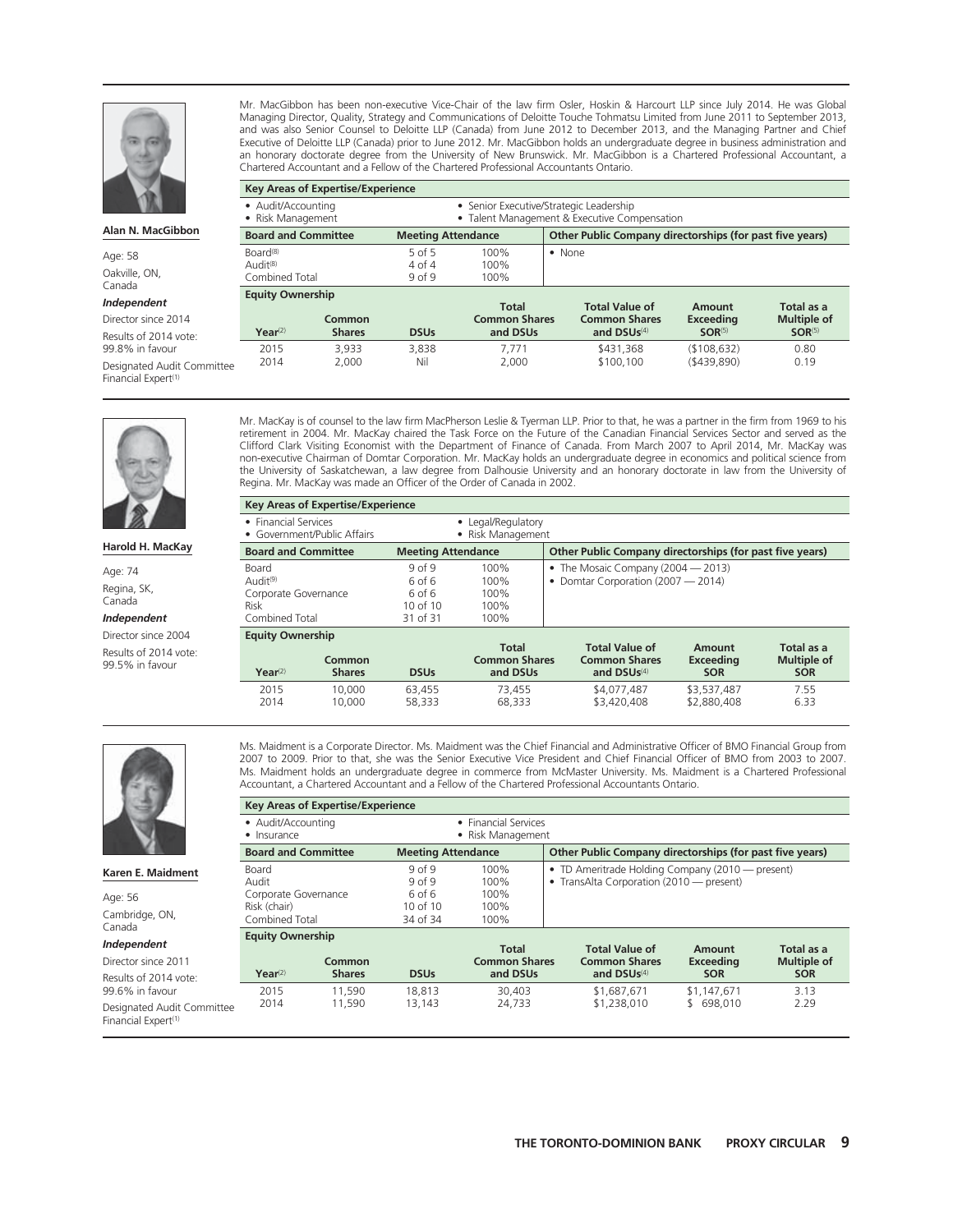

### **Bharat B. Masrani**

Age: 58 Toronto, ON, Canada

*Non-Independent*(11) Director since 2014

Results of 2014 vote: 99.5% in favour



#### **Irene R. Miller**

Age: 62 New York, NY, U.S.A.

#### *Independent*

Director since 2006 Results of 2014 vote: 99.7% in favour

Designated Audit Committee Financial Expert<sup>(1)</sup>



**Nadir H. Mohamed**

Age: 58 Toronto, ON, Canada

*Independent*

Director since 2008 Results of 2014 vote: 97.0% in favour

Mr. Masrani is the Group President and Chief Executive Officer of the bank. From July 2013 to October 2014, Mr. Masrani was the Chief Operating Officer of the bank. Prior to July 2013, he was Group Head, U.S. Personal and Commercial Banking of the bank and President and Chief Executive Officer, TD Bank US Holding Company and TD Bank, N.A. Mr. Masrani holds an undergraduate degree in administrative studies from York University and a master's degree in business administration from the Schulich School of Business, York University.

| <b>Key Areas of Expertise/Experience</b>            |             |                                      |                                                                 |  |  |  |  |  |  |
|-----------------------------------------------------|-------------|--------------------------------------|-----------------------------------------------------------------|--|--|--|--|--|--|
| • Financial Services<br>• Government/Public Affairs |             | • Risk Management                    | • Senior Executive/Strategic Leadership                         |  |  |  |  |  |  |
| <b>Board and Committee</b>                          |             | <b>Meeting Attendance</b>            | <b>Other Public Company directorships (for past five years)</b> |  |  |  |  |  |  |
| Board(10)                                           | $5$ of $5$  | 100%                                 | • TD Ameritrade Holding Company (2013 — present)                |  |  |  |  |  |  |
| <b>Equity Ownership</b><br>Common                   |             | <b>Total</b><br><b>Common Shares</b> | For required and actual share ownership as an executive,        |  |  |  |  |  |  |
| $Year^{(2)}$<br><b>Shares</b>                       | <b>DSUs</b> | and DSUs                             | see the share ownership table on pages 32 and 33.               |  |  |  |  |  |  |
| 2015<br>316,422                                     | 238,489     | 554,911                              |                                                                 |  |  |  |  |  |  |
| 2014<br>257,414                                     | 230,422     | 487.836                              |                                                                 |  |  |  |  |  |  |

Ms. Miller is the Chief Executive Officer of Akim, Inc., an investment management and consulting firm. Ms. Miller is the former Vice Chairman and Chief Financial Officer of Barnes & Noble, Inc. Ms. Miller previously held senior investment banking and corporate finance positions with Morgan Stanley & Co. and Rothschild Inc., respectively. Ms. Miller holds an undergraduate degree in science from the University of Toronto and a master's of science degree in chemistry and chemical engineering from Cornell University.

|                                  | <b>Key Areas of Expertise/Experience</b> |                                                    |                                                     |                                                                                                                   |                            |                                  |  |  |  |  |
|----------------------------------|------------------------------------------|----------------------------------------------------|-----------------------------------------------------|-------------------------------------------------------------------------------------------------------------------|----------------------------|----------------------------------|--|--|--|--|
| • Audit/Accounting               | • Capital Markets/Treasury               |                                                    | • Financial Services<br>• Marketing/Brand Awareness |                                                                                                                   |                            |                                  |  |  |  |  |
| <b>Board and Committee</b>       |                                          | <b>Meeting Attendance</b>                          |                                                     | Other Public Company directorships (for past five years)                                                          |                            |                                  |  |  |  |  |
| Board<br>Audit<br>Combined Total |                                          | 9 <sub>of</sub> 9<br>9 <sub>of</sub> 9<br>18 of 18 | 100%<br>100%<br>100%                                | $\bullet$ Inditex, S.A. (2001 — present)<br>• Barnes & Noble, Inc. (1995 - 2012)<br>• Coach, Inc. $(2001 - 2014)$ |                            |                                  |  |  |  |  |
| <b>Equity Ownership</b>          |                                          |                                                    | <b>Total</b>                                        | <b>Total Value of</b>                                                                                             | Amount                     | Total as a                       |  |  |  |  |
| $Year^{(2)}$                     | Common<br><b>Shares</b>                  | <b>DSUs</b>                                        | <b>Common Shares</b><br>and DSUs                    | <b>Common Shares</b><br>and $DSUs^{(4)}$                                                                          | Exceeding<br><b>SOR</b>    | <b>Multiple of</b><br><b>SOR</b> |  |  |  |  |
| 2015<br>2014                     | 20,000<br>20,000                         | 57.289<br>51,231                                   | 77.289<br>71.231                                    | \$4,290,312<br>\$3,565,468                                                                                        | \$3,750,312<br>\$3,025,468 | 7.95<br>6.60                     |  |  |  |  |

Mr. Mohamed is a Corporate Director. He was the President and Chief Executive Officer of Rogers Communications Inc., a diversified Canadian communications and media company, from March 2009 to December 2013. Prior to that, Mr. Mohamed was the President and Chief Operating Officer, Communications Group of Rogers Communications Inc. Mr. Mohamed holds an undergraduate degree in commerce from the University of British Columbia. Mr. Mohamed is a Chartered Professional Accountant, a Chartered Accountant and a Fellow of the Chartered Professional Accountants British Columbia.

|               |                                                                 |                                                                                                                    | Other Public Company directorships (for past five years) |                                                                   |                                                |  |  |  |
|---------------|-----------------------------------------------------------------|--------------------------------------------------------------------------------------------------------------------|----------------------------------------------------------|-------------------------------------------------------------------|------------------------------------------------|--|--|--|
|               | 9 <sub>of</sub> 9                                               | 100%                                                                                                               | • Rogers Communications Inc. (2005 - 2013)               |                                                                   |                                                |  |  |  |
|               | 7 of 7                                                          | 100%                                                                                                               |                                                          |                                                                   |                                                |  |  |  |
|               | 16 of 16                                                        | 100%                                                                                                               |                                                          |                                                                   |                                                |  |  |  |
|               |                                                                 |                                                                                                                    |                                                          |                                                                   |                                                |  |  |  |
| <b>Shares</b> | <b>DSUs</b>                                                     | Total                                                                                                              | <b>Common Shares</b><br>and $DSUs^{(4)}$                 | Amount<br>Exceeding<br><b>SOR</b>                                 | Total as a<br><b>Multiple of</b><br><b>SOR</b> |  |  |  |
| 6.600         | 37.127                                                          | 43.727                                                                                                             | \$2,427,286                                              | \$1,887,286                                                       | 4.49                                           |  |  |  |
| 6.600         | 32,173                                                          | 38,773                                                                                                             | \$1,940,783                                              | \$1,400,783                                                       | 3.59                                           |  |  |  |
|               | <b>Board and Committee</b><br><b>Equity Ownership</b><br>Common | <b>Key Areas of Expertise/Experience</b><br>• Marketing/Brand Awareness<br>• Senior Executive/Strategic Leadership | • Technology<br><b>Meeting Attendance</b>                | <b>Total Value of</b><br><b>Common Shares</b><br>and $DSUs^{(4)}$ | • Talent Management & Executive Compensation   |  |  |  |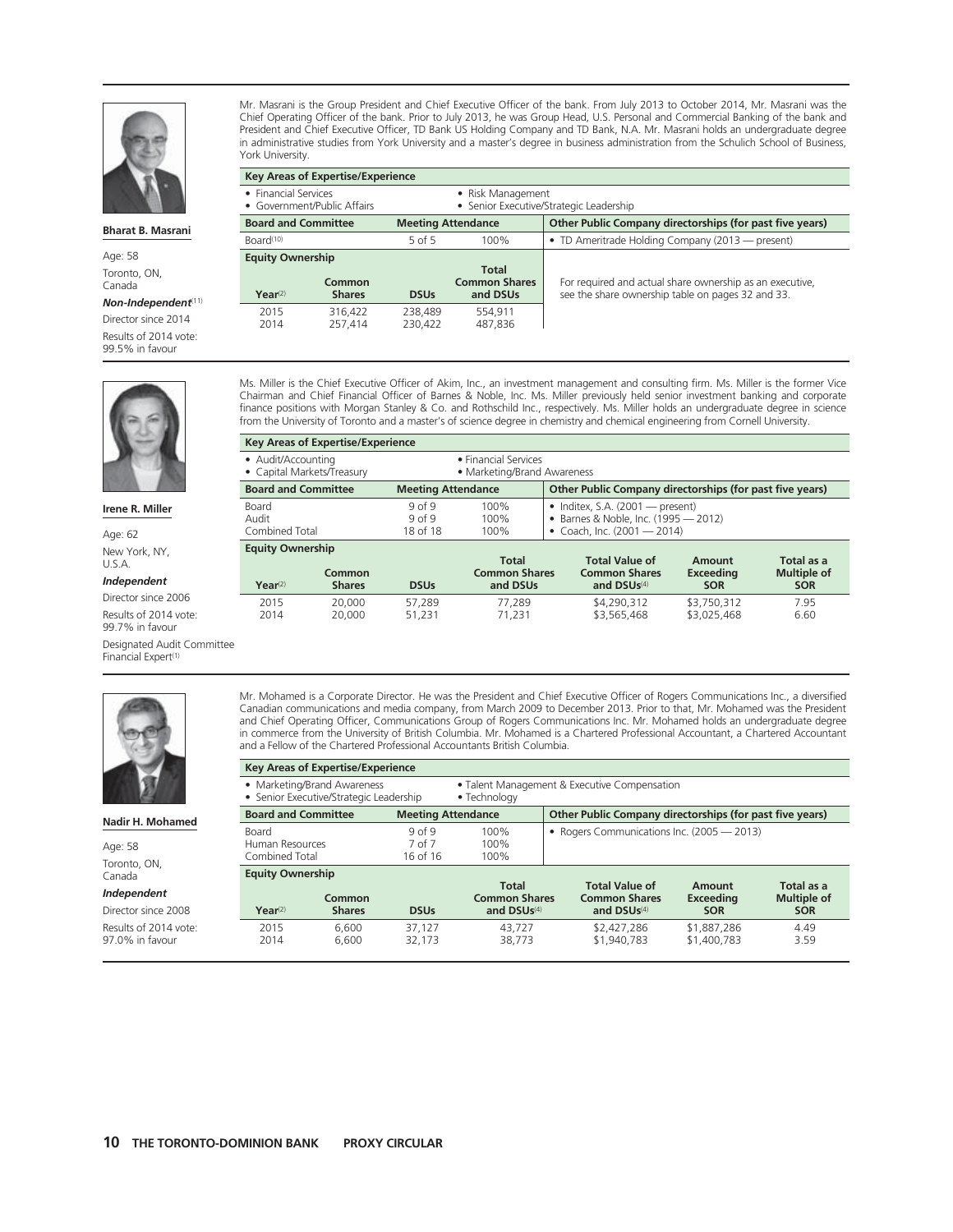

**Claude Mongeau**

Age: 53 Montreal, QC, Canada

*Independent* New nominee



**Wilbur J. Prezzano**

Age: 74

Charleston, SC, U.S.A.

# *Independent*

Director since 2003 Results of 2014 vote: 95.9% in favour



**Helen K. Sinclair**

Age: 63 Toronto, ON, Canada

#### *Independent*

Director since 1996 Results of 2014 vote: 96.7% in favour

**Notes:**

(1) As defined in Item 407(d)(5)(ii) of Regulation S-K, promulgated by the U.S. Securities and Exchange Commission.

(2) Common share and DSU equity ownership amounts for 2015 are as of January 28, 2015. Common share and DSU equity ownership amounts for 2014 are as of January 23, 2014, the information date of last year's management proxy circular, and have been adjusted to reflect the issuance of additional common shares as a result of the bank's January 31, 2014 stock dividend of one common share per each issued and outstanding common share, which had the same effect as a two-for-one stock split. The total equity value and amount by which it exceeds the director's share ownership requirement (SOR) is based on the bank's stock price at the end of the preceding calendar year (adjusted for 2014 to take into account the impact of the shares issued as a result of the bank's January 31, 2014 stock dividend) and is presented in Canadian dollars.

(3) Total includes DSUs earned in respect of service on the boards of TD Bank US Holding Company, TD Bank, N.A. and TD Bank USA, N.A.

(4) For 2015, securities held were valued at the closing price of common shares on the Toronto Stock Exchange (TSX) on December 31, 2014 (\$55.51). For 2014, securities held were valued at the closing price of common shares on the TSX on December 31, 2013 (\$50.055), as adjusted to take into account the impact of the shares issued as a result of the bank's January 31, 2014 stock dividend.

Mr. Mongeau is the President and Chief Executive Officer of Canadian National Railway Company, a North American railroad and transportation company. Prior to June 2009, Mr. Mongeau was Executive Vice-President and Chief Financial Officer of Canadian National Railway Company. Mr. Mongeau holds an undergraduate degree in psychology from the University of Quebec and a master's degree in business administration from McGill University.

| <b>Key Areas of Expertise/Experience</b>                                                                                           |                         |                                                                                                       |                                           |                                                                                                   |                                   |                                                |  |  |  |
|------------------------------------------------------------------------------------------------------------------------------------|-------------------------|-------------------------------------------------------------------------------------------------------|-------------------------------------------|---------------------------------------------------------------------------------------------------|-----------------------------------|------------------------------------------------|--|--|--|
| • Capital Markets/Treasury<br>• Government/Public Affairs<br>• Corporate Responsibility<br>• Senior Executive/Strategic Leadership |                         |                                                                                                       |                                           |                                                                                                   |                                   |                                                |  |  |  |
| <b>Board and Committee</b>                                                                                                         |                         | Other Public Company directorships (for past five years) <sup>(12)</sup><br><b>Meeting Attendance</b> |                                           |                                                                                                   |                                   |                                                |  |  |  |
| New Nominee                                                                                                                        |                         | N/A                                                                                                   |                                           | • Canadian National Railway Company (2009 - present)<br>• SNC-Lavalin Group Inc. (2003 - present) |                                   |                                                |  |  |  |
|                                                                                                                                    | <b>Equity Ownership</b> |                                                                                                       |                                           |                                                                                                   |                                   |                                                |  |  |  |
| $Year^{(2)}$                                                                                                                       | Common<br><b>Shares</b> | <b>DSUs</b>                                                                                           | Total<br><b>Common Shares</b><br>and DSUs | <b>Total Value of</b><br><b>Common Shares</b><br>and $DSUs^{(4)}$                                 | Amount<br>Exceeding<br><b>SOR</b> | Total as a<br><b>Multiple of</b><br><b>SOR</b> |  |  |  |
| 2015                                                                                                                               | 36.547                  | Nil                                                                                                   | 36,547                                    | \$2,028,724                                                                                       | \$1,488,724                       | 3.76                                           |  |  |  |

Mr. Prezzano is a Corporate Director. He is the retired Vice Chairman of Eastman Kodak Company, an imaging products and services company. Mr. Prezzano holds an undergraduate degree in economics and a master's degree in business administration, both from the University of Pennsylvania's Wharton School.

|                                                                                   | <b>Key Areas of Expertise/Experience</b> |                                                       |                                                                                         |                                                                                                                                                                                                                   |                                   |                                                |               |  |  |  |  |
|-----------------------------------------------------------------------------------|------------------------------------------|-------------------------------------------------------|-----------------------------------------------------------------------------------------|-------------------------------------------------------------------------------------------------------------------------------------------------------------------------------------------------------------------|-----------------------------------|------------------------------------------------|---------------|--|--|--|--|
| $\bullet$ Governance                                                              | • Marketing/Brand Awareness              |                                                       | • Senior Executive/Strategic Leadership<br>• Talent Management & Executive Compensation |                                                                                                                                                                                                                   |                                   |                                                |               |  |  |  |  |
| <b>Board and Committee</b>                                                        |                                          |                                                       | Other Public Company directorships (for past five years)<br><b>Meeting Attendance</b>   |                                                                                                                                                                                                                   |                                   |                                                |               |  |  |  |  |
| Board<br>Corporate Governance<br>Human Resources (chair)<br>Combined Total        |                                          | 9 <sub>of</sub> 9<br>$6$ of $6$<br>7 of 7<br>22 of 22 | 100%<br>100%<br>100%<br>100%                                                            | • Roper Industries, Inc. (1997 — present)<br>• Snyder's-Lance, Inc. (1998 - present) (formerly Lance, Inc.)<br>• TD Ameritrade Holding Company (2006 - present)<br>$\bullet$ EnPro Industries, Inc. (2006 - 2014) |                                   |                                                |               |  |  |  |  |
| <b>Equity Ownership</b><br>Common<br>$Year^{(2)}$<br><b>DSUs</b><br><b>Shares</b> |                                          | <b>Total</b><br><b>Common Shares</b><br>and DSUs      |                                                                                         | <b>Total Value of</b><br><b>Common Shares</b><br>and $DSUs^{(4)}$                                                                                                                                                 | Amount<br>Exceeding<br><b>SOR</b> | Total as a<br><b>Multiple of</b><br><b>SOR</b> |               |  |  |  |  |
| 2015<br>2014                                                                      | 2.000<br>2.000                           | 97.885<br>89,258                                      | 99.885<br>91.258                                                                        |                                                                                                                                                                                                                   | \$5,544,616<br>\$4,567,919        | \$5,004,616<br>\$4,027,919                     | 10.27<br>8.46 |  |  |  |  |

Ms. Sinclair is the founder and Chief Executive Officer of BankWorks Trading Inc., a provider of broadcast and webcast services for businesses. She is the former President of the Canadian Bankers Association and a former director of the Canada Pension Plan Investment Board. Ms. Sinclair holds an undergraduate degree from York University and a master's degree from the University of Toronto, both in economics. She is a graduate of the Advanced Management Program of the Harvard Business School.

| <b>Key Areas of Expertise/Experience</b>                  |                                                                              |                                                  |                                                                                                                                                                                   |                                |                                  |  |  |  |
|-----------------------------------------------------------|------------------------------------------------------------------------------|--------------------------------------------------|-----------------------------------------------------------------------------------------------------------------------------------------------------------------------------------|--------------------------------|----------------------------------|--|--|--|
| • Financial Services<br>$\bullet$ Governance              |                                                                              | • Government/Public Affairs<br>• Risk Management |                                                                                                                                                                                   |                                |                                  |  |  |  |
| <b>Board and Committee</b>                                | <b>Meeting Attendance</b>                                                    |                                                  | <b>Other Public Company directorships (for past five years)</b>                                                                                                                   |                                |                                  |  |  |  |
| Board<br>Human Resources<br><b>Risk</b><br>Combined Total | 9 <sub>of</sub> 9<br>7 <sub>of</sub> 7<br>9 <sub>of</sub> 10<br>$25$ of $26$ | 100%<br>100%<br>90%<br>96%                       | • DH Corporation (2004 — present)<br>(formerly Davis + Henderson Corporation)<br>• EPCOR Utilities Inc. (2008 – present) (reporting issuer but not<br>listed on a stock exchange) |                                |                                  |  |  |  |
| <b>Equity Ownership</b>                                   |                                                                              | <b>Total</b>                                     | <b>Total Value of</b>                                                                                                                                                             | Amount                         | Total as a                       |  |  |  |
| Common<br>$Year^{(2)}$<br><b>Shares</b>                   | <b>DSUs</b>                                                                  | <b>Common Shares</b><br>and DSUs                 | <b>Common Shares</b><br>and DSUs(4)                                                                                                                                               | <b>Exceeding</b><br><b>SOR</b> | <b>Multiple of</b><br><b>SOR</b> |  |  |  |
| 2015<br>31,505<br>2014<br>30,804                          | 51.955<br>48.158                                                             | 83,460<br>78.962                                 | \$4,632,865<br>\$3,952,443                                                                                                                                                        | \$4,092,865<br>\$3,412,443     | 8.58<br>7.32                     |  |  |  |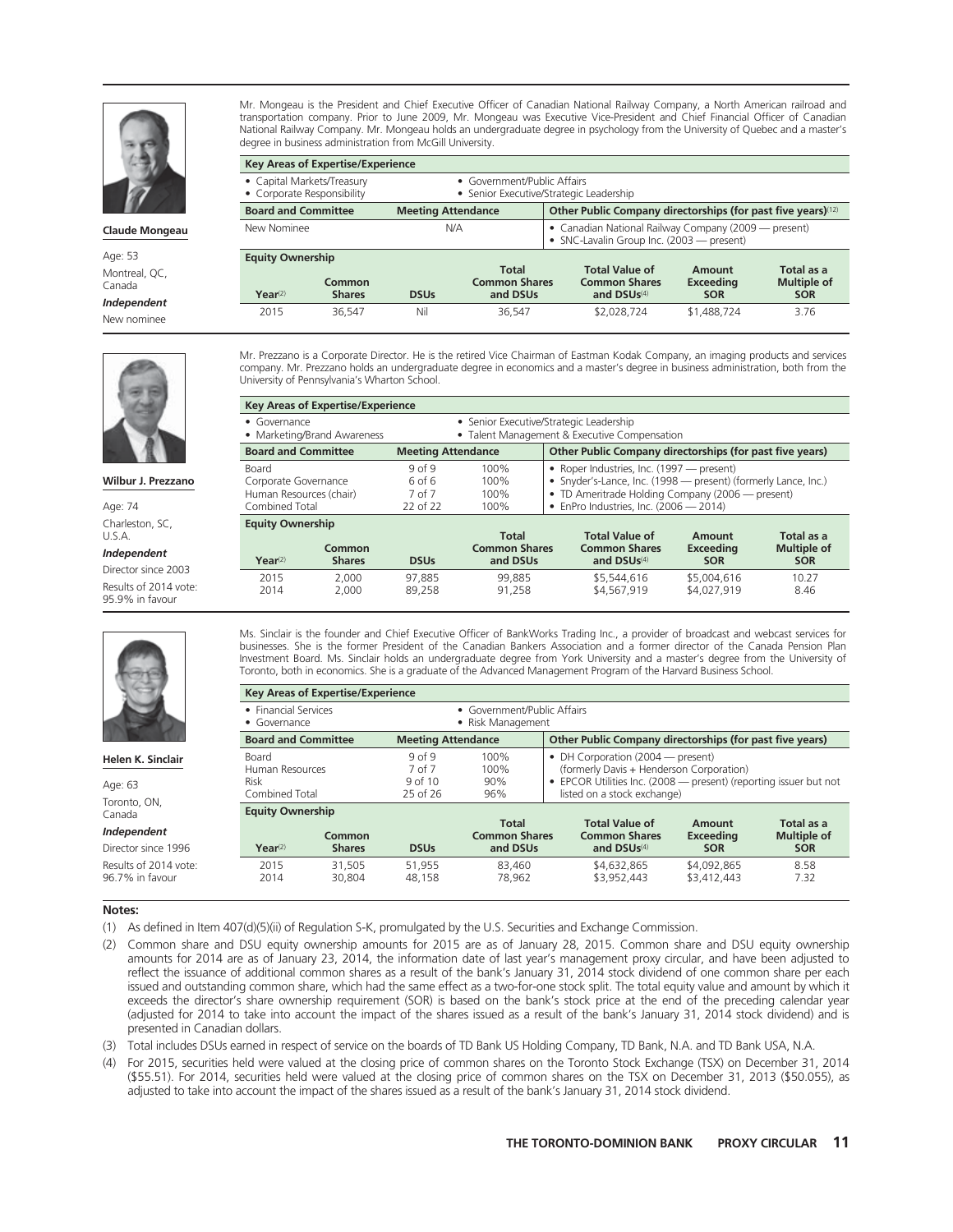- (5) Directors have five years from their respective first election date to meet the SOR.
- (6) Appointed to the board and the human resources committee on December 3, 2014.
- (7) Appointed to the board and the risk committee on December 4, 2013.
- (8) Elected to the board and appointed to the audit committee on April 3, 2014.
- (9) Stepped down from the audit committee on April 3, 2014.
- (10) Elected to the board on April 3, 2014.
- (11) Because of his position, Mr. Masrani, Group President and Chief Executive Officer of the bank, is not considered "independent" under our policy or the Canadian Securities Administrators' *National Policy 58-201 — Corporate Governance Guidelines* and is "affiliated" under the Bank Act.
- (12) Mr. Mongeau was, prior to August 10, 2009, a director of Nortel Networks Corporation and Nortel Networks Limited, each of which initiated creditor protection proceedings under the *Companies' Creditors Arrangement Act* (Canada) on January 14, 2009. Certain U.S. subsidiaries filed voluntary petitions in the United States under Chapter 11 of the U.S. *Bankruptcy Code*, and certain Europe, Middle East and Africa subsidiaries made consequential filings in Europe and the Middle East.

## **Key Areas of Expertise/Experience**

The following chart consolidates the four "key areas of expertise/experience" set out above for each director nominee.

|                    | <b>Skills/Experience</b> |                              |                             |                              |              |                               |              |                      |                               |                    |                                           |                                                  |              |
|--------------------|--------------------------|------------------------------|-----------------------------|------------------------------|--------------|-------------------------------|--------------|----------------------|-------------------------------|--------------------|-------------------------------------------|--------------------------------------------------|--------------|
|                    | Audit/<br>Accounting     | Capital Markets/<br>Treasury | Corporate<br>Responsibility | <b>Financial</b><br>Services | Governance   | Government/<br>Public Affairs | Insurance    | Legal/<br>Regulatory | Marketing/<br>Brand Awareness | Risk<br>Management | Senior Executive/<br>Strategic Leadership | Talent Management<br>& Executive<br>Compensation | Technology   |
| <b>Director</b>    |                          |                              |                             |                              |              |                               |              |                      |                               |                    |                                           |                                                  |              |
| William E. Bennett | ✓                        |                              |                             | $\checkmark$                 |              |                               |              |                      |                               | $\checkmark$       | ✓                                         |                                                  |              |
| John L. Bragg      | ✓                        |                              |                             |                              |              |                               |              |                      | $\checkmark$                  |                    | $\checkmark$                              | ✓                                                |              |
| Amy W. Brinkley    |                          |                              |                             | $\checkmark$                 | $\checkmark$ |                               |              |                      | $\checkmark$                  | $\checkmark$       |                                           |                                                  |              |
| Brian C. Ferguson  | $\checkmark$             |                              | ✓                           |                              |              | $\checkmark$                  |              |                      |                               |                    | $\checkmark$                              |                                                  |              |
| Colleen A. Goggins |                          |                              | ✓                           |                              |              |                               |              |                      | $\checkmark$                  |                    | ✓                                         | $\checkmark$                                     |              |
| Mary Jo Haddad     |                          |                              |                             |                              |              | $\checkmark$                  |              |                      |                               | ✓                  | ✓                                         | $\checkmark$                                     |              |
| David E. Kepler    |                          |                              | $\checkmark$                |                              |              |                               |              |                      |                               | $\checkmark$       | $\checkmark$                              |                                                  | $\checkmark$ |
| Brian M. Levitt    |                          |                              |                             | $\checkmark$                 | $\checkmark$ |                               |              | $\checkmark$         |                               |                    | ✓                                         |                                                  |              |
| Alan N. MacGibbon  | $\checkmark$             |                              |                             |                              |              |                               |              |                      |                               | ✓                  | $\checkmark$                              | $\checkmark$                                     |              |
| Harold H. MacKay   |                          |                              |                             | $\checkmark$                 |              | $\checkmark$                  |              | $\checkmark$         |                               | $\checkmark$       |                                           |                                                  |              |
| Karen E. Maidment  | ✓                        |                              |                             | $\checkmark$                 |              |                               | $\checkmark$ |                      |                               | $\checkmark$       |                                           |                                                  |              |
| Bharat B. Masrani  |                          |                              |                             | $\checkmark$                 |              | $\checkmark$                  |              |                      |                               | $\checkmark$       | $\checkmark$                              |                                                  |              |
| Irene R. Miller    | ✓                        | $\checkmark$                 |                             | $\checkmark$                 |              |                               |              |                      | ✓                             |                    |                                           |                                                  |              |
| Nadir H. Mohamed   |                          |                              |                             |                              |              |                               |              |                      | $\checkmark$                  |                    | $\checkmark$                              | $\checkmark$                                     | $\checkmark$ |
| Claude Mongeau     |                          | $\checkmark$                 | $\checkmark$                |                              |              | $\checkmark$                  |              |                      |                               |                    | ✓                                         |                                                  |              |
| Wilbur J. Prezzano |                          |                              |                             |                              | $\checkmark$ |                               |              |                      | $\checkmark$                  |                    | ✓                                         | $\checkmark$                                     |              |
| Helen K. Sinclair  |                          |                              |                             | ✓                            | ✓            | ✓                             |              |                      |                               | ✓                  |                                           |                                                  |              |